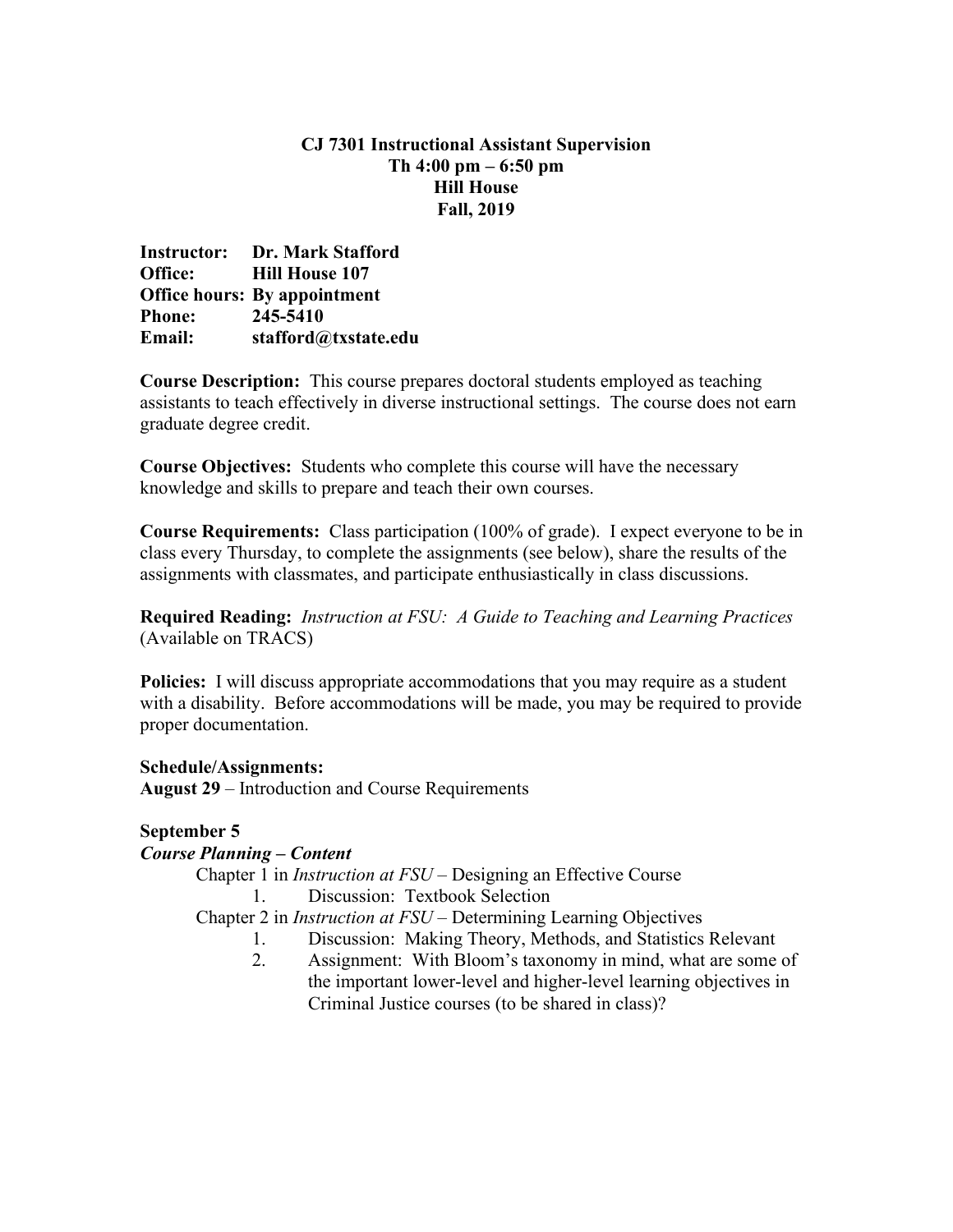## **September 12**

Chapter 3 in *Instruction at FSU* – Creating a Syllabus

- 1. Discussion: Conveying Enthusiasm in the Classroom
- 2. Assignment: Answer this question in a short paragraph that could be included in your syllabus: What should students do to best benefit from your course (to be shared in class)?

#### **September 19**

#### *Course Planning – Management*

Chapter 4 in *Instruction at FSU* – Knowing Your Students

- 1. Discussion: Widening/Closing Age and Gender Gaps between Instructors and Students
- 2. Assignment: Create a sketch of Texas State University students like the sketch of Florida State University students on p. 40 of *Instruction at FSU* (to be shared in class).

### **September 26**

Chapter 5 in *Instruction at FSU* – Managing Students and the Classroom Climate

1. Discussion: Managing Disruptive Students

Chapter 6 in *Instruction at FSU* – Especially for TAs

- 1. Discussion: Dressing for Success
- 2. Assignment: Gather information from experienced Doctoral Teaching Assistants about how they effectively divide their time between their coursework and teaching (to be shared in class).

### **October 3**

### *Lesson Delivery*

Chapter 7 in *Instruction at FSU* – Lecturing Effectively

- 1. Discussion: Integrating Lectures and Class Discussions
- 2. Assignment: Give a five-minute undergraduate lecture in class on "random sampling."

Chapter 8 in *Instruction at FSU* – Using Active Learning in the Classroom

1. Discussion: Active versus Passive Learning

### **October 10**

Chapter 9 in *Instruction at FSU* – Instructional Media: Chalkboards to Video

1. Discussion: Multiple Media as Instructional Tools